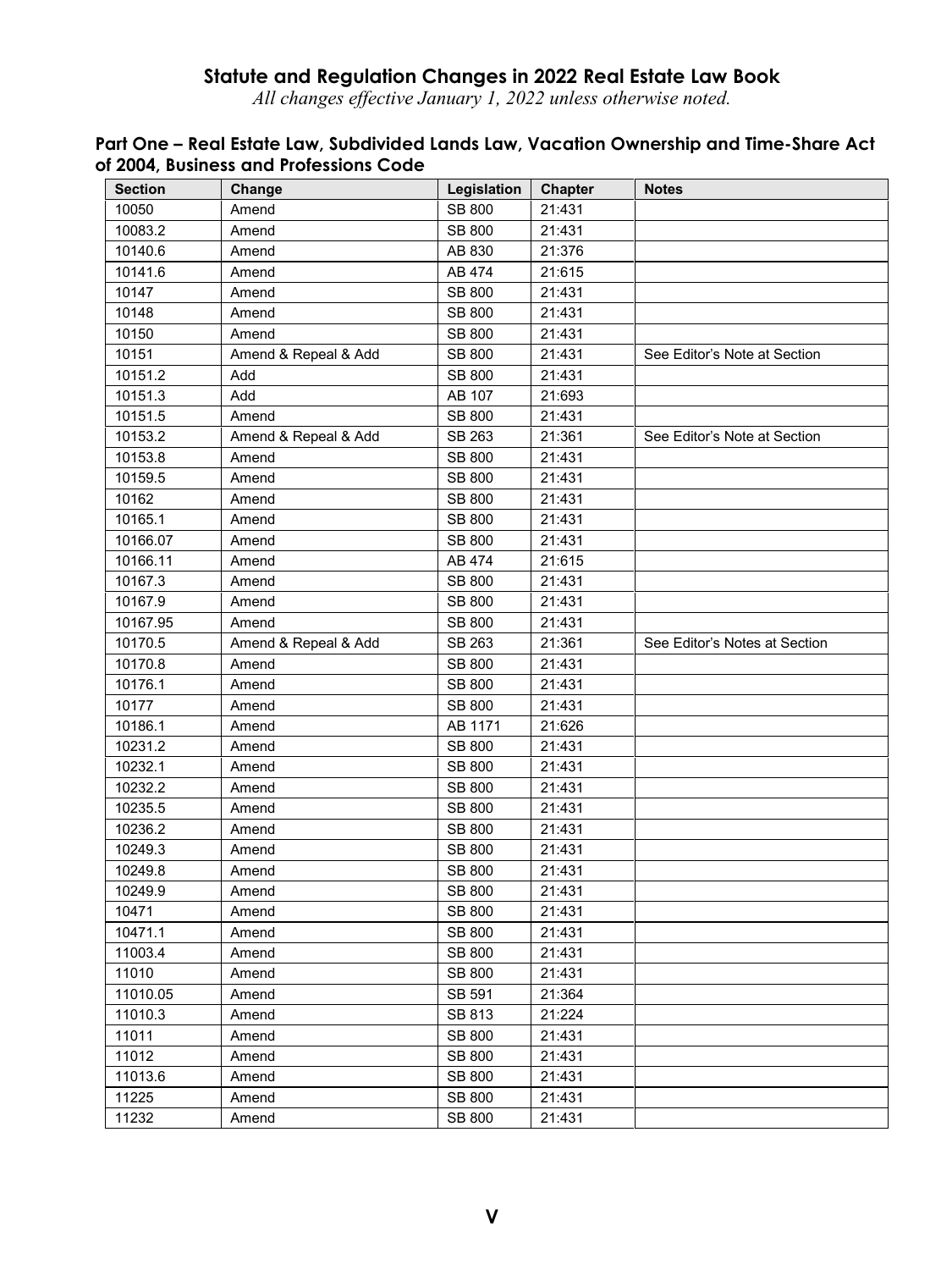# **Part Two – Regulations of the Real Estate Commissioner**

| <b>Section</b> | Change | Register | <b>Number</b>    | <b>Notes</b>             |
|----------------|--------|----------|------------------|--------------------------|
| 2910           | Amend  | 2020     | רמ<br>$\epsilon$ | Effective March 26, 2021 |
| 2910.5         | Adopt  | 2020     | ົ<br>ا ہے        | Effective March 26, 2021 |

# **Part Three – Administrative Procedure Act**

| <b>Section</b> | Change | Legislation | <b>Chapter</b> | <b>Notes</b> |
|----------------|--------|-------------|----------------|--------------|
| 11425.20       | Amend  | AB 1578     | 21:401         |              |
| 11440.20       | Amend  | AB 1578     | 21:401         |              |
| 11440.30       | Amend  | AB 1578     | 21:401         |              |
| 11503          | Amend  | AB 438      | 21:665         |              |
| 11505          | Amend  | AB 438      | 21:665         |              |
| 11507.6        | Amend  | AB 1578     | 21:401         |              |
| 11508          | Amend  | AB 1578     | 21:401         |              |

# **Part Four – Excerpts from the California Codes**

### **Business and Professions Code:**

| <b>Section</b> | Change | Legislation   | Chapter | <b>Notes</b> |
|----------------|--------|---------------|---------|--------------|
| 30             | Amend  | AB 474        | 21:615  |              |
| 11301          | Amend  | <b>SB 800</b> | 21:431  |              |
| 11302          | Amend  | <b>SB 800</b> | 21:431  |              |
| 11310.1        | Amend  | <b>SB 800</b> | 21:431  |              |
| 11310.3        | Add    | AB 948        | 21:352  |              |
| 11313          | Amend  | SB 800        | 21:431  |              |
| 11314          | Amend  | <b>SB 800</b> | 21:431  |              |
| 11315          | Amend  | SB 800        | 21:431  |              |
| 11317.2        | Amend  | AB 474        | 21:615  |              |
| 11319.2        | Amend  | AB 1171       | 21:626  |              |
| 11320.5        | Amend  | <b>SB 800</b> | 21:431  |              |
| 11326          | Amend  | <b>SB 800</b> | 21:431  |              |
| 11328          | Amend  | SB 800        | 21:431  |              |
| 11328.1        | Amend  | <b>SB 800</b> | 21:431  |              |
| 11340          | Amend  | AB 948        | 21:352  |              |
| 11343          | Amend  | <b>SB 800</b> | 21:431  |              |
| 11345          | Amend  | SB 800        | 21:431  |              |
| 11345.05       | Amend  | <b>SB 800</b> | 21:431  |              |
| 11345.2        | Amend  | <b>SB 800</b> | 21:431  |              |
| 11345.5        | Amend  | SB 800        | 21:431  |              |
| 11360          | Amend  | AB 948        | 21:352  |              |
| 11400          | Amend  | SB 800        | 21:431  |              |
| 11401          | Amend  | SB 800        | 21:431  |              |
| 11406          | Amend  | <b>SB 800</b> | 21:431  |              |
| 11406.5        | Amend  | SB 800        | 21:431  |              |
| 11407          | Amend  | <b>SB 800</b> | 21:431  |              |
| 11408          | Amend  | SB 800        | 21:431  |              |
| 11409          | Amend  | SB 800        | 21:431  |              |
| 11422          | Amend  | SB 800        | 21:431  |              |
| 11424          | Add    | AB 948        | 21:352  |              |

### **Civil Code:**

| Section | Change | Legislation | <b>Chapter</b> | <b>Notes</b> |
|---------|--------|-------------|----------------|--------------|
| 51.3.5  | Add    | SB 591      | 21:364         |              |
| 714.3   | Add    | AB 1584     | 21:360         |              |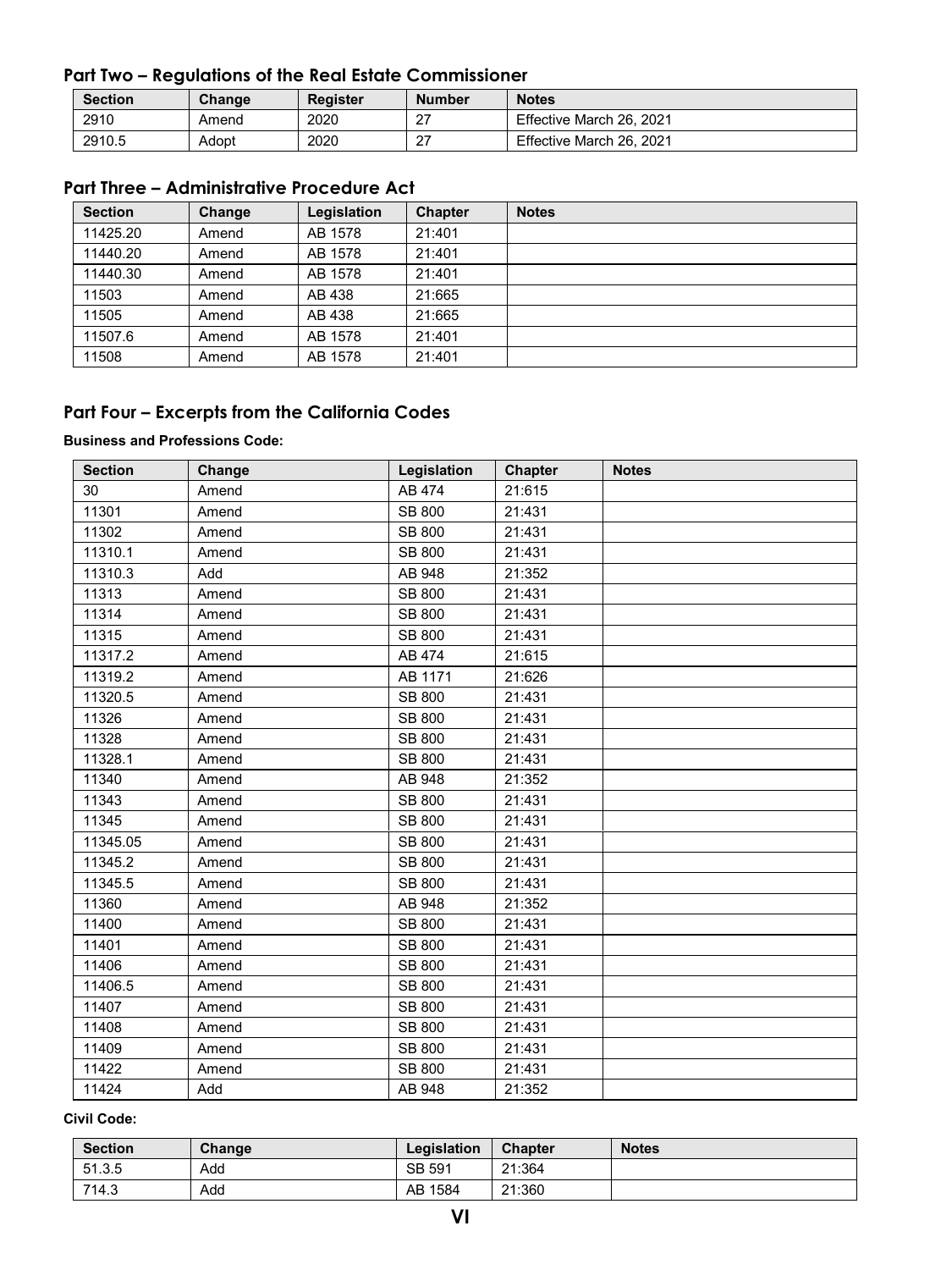| 714.5     | Add                  |         |        | Added from existing law       |
|-----------|----------------------|---------|--------|-------------------------------|
| 1102.6g   | Add                  | AB 948  | 21:352 |                               |
| 1785.28.6 | Amend                | SB 360  | 21:105 |                               |
| 1798.81.5 | Amend                | AB 825  | 21:527 |                               |
| 1798.82   | Amend                | AB 825  | 21:527 |                               |
| 1920      | Add                  |         |        | Added from existing law       |
| 1923      | Add                  |         |        | Added from existing law       |
| 1923.3    | Add                  |         |        | Added from existing law       |
| 1923.4    | Add                  |         |        | Added from existing law       |
| 1940.8    | Add                  |         |        | Added from existing law       |
| 1942.5    | Amend                | AB 832  | 21:27  |                               |
| 2924.15   | Amend                | AB 1584 | 21:360 |                               |
| 4040      | Amend & Repeal & Add | SB 392  | 21:640 | See Editor's Notes at Section |
| 4041      | Amend                | SB 392  | 21:640 |                               |
| 4045      | Amend                | SB 392  | 21:640 |                               |
| 4055      | Amend                | SB 392  | 21:640 |                               |
| 4090      | Amend                | SB 391  | 21:276 |                               |
| 4741      | Amend                | AB 1584 | 21:360 |                               |
| 5100      | Amend                | AB 502  | 21:517 |                               |
| 5103      | Add                  | AB 502  | 21:517 |                               |
| 5105      | Amend                | SB 432  | 21:642 |                               |
| 5115      | Amend                | SB 432  | 21:642 |                               |
| 5200      | Amend                | SB 432  | 21:642 |                               |
| 5220      | Amend                | SB 392  | 21:640 |                               |
| 5230      | Amend                | SB 392  | 21:640 |                               |
| 5260      | Amend                | SB 392  | 21:640 |                               |
| 5310      | Amend                | SB 392  | 21:640 |                               |
| 5320      | Amend                | SB 392  | 21:640 |                               |
| 5380      | Amend                | AB 1101 | 21:270 |                               |
| 5405      | Amend                | AB 474  | 21:615 |                               |
| 5450      | Add                  | SB 391  | 21:276 |                               |
| 5502      | Amend                | AB 1101 | 21:270 |                               |
| 5806      | Amend                | AB 1101 | 21:270 |                               |
|           |                      |         |        |                               |

### **Code of Civil Procedure:**

| <b>Section</b> | Change | Legislation | <b>Chapter</b> | <b>Notes</b> |
|----------------|--------|-------------|----------------|--------------|
| 1161.2         | Amend  | AB 832      | 21:27          |              |
| 1161.2.5       | Amend  | AB 832      | 21:27          |              |

### **Corporations Code:**

| <b>Section</b>                                                                                              | Change | Legislation | <b>Chapter</b> | <b>Notes</b> |  |
|-------------------------------------------------------------------------------------------------------------|--------|-------------|----------------|--------------|--|
| No changes to the pertinent sections of the Administrative Procedure Act prior to publication of this book. |        |             |                |              |  |

### **Family Code:**

| <b>Section</b>                                                                                              | Change | Legislation | Chapter | <b>Notes</b> |  |
|-------------------------------------------------------------------------------------------------------------|--------|-------------|---------|--------------|--|
| No changes to the pertinent sections of the Administrative Procedure Act prior to publication of this book. |        |             |         |              |  |

### **Financial Code:**

| Section                                                                                                     | Change | Legislation | <b>Chapter</b> | <b>Notes</b> |  |
|-------------------------------------------------------------------------------------------------------------|--------|-------------|----------------|--------------|--|
| No changes to the pertinent sections of the Administrative Procedure Act prior to publication of this book. |        |             |                |              |  |

#### **Government Code:**

| <b>Section</b> | Change | Legislation | <b>Chapter</b> | <b>Notes</b> |
|----------------|--------|-------------|----------------|--------------|
| 8589.5         | Amend  | AB 474      | 21:615         |              |
| 12955          | Amend  | AB 948      | 21:652         |              |